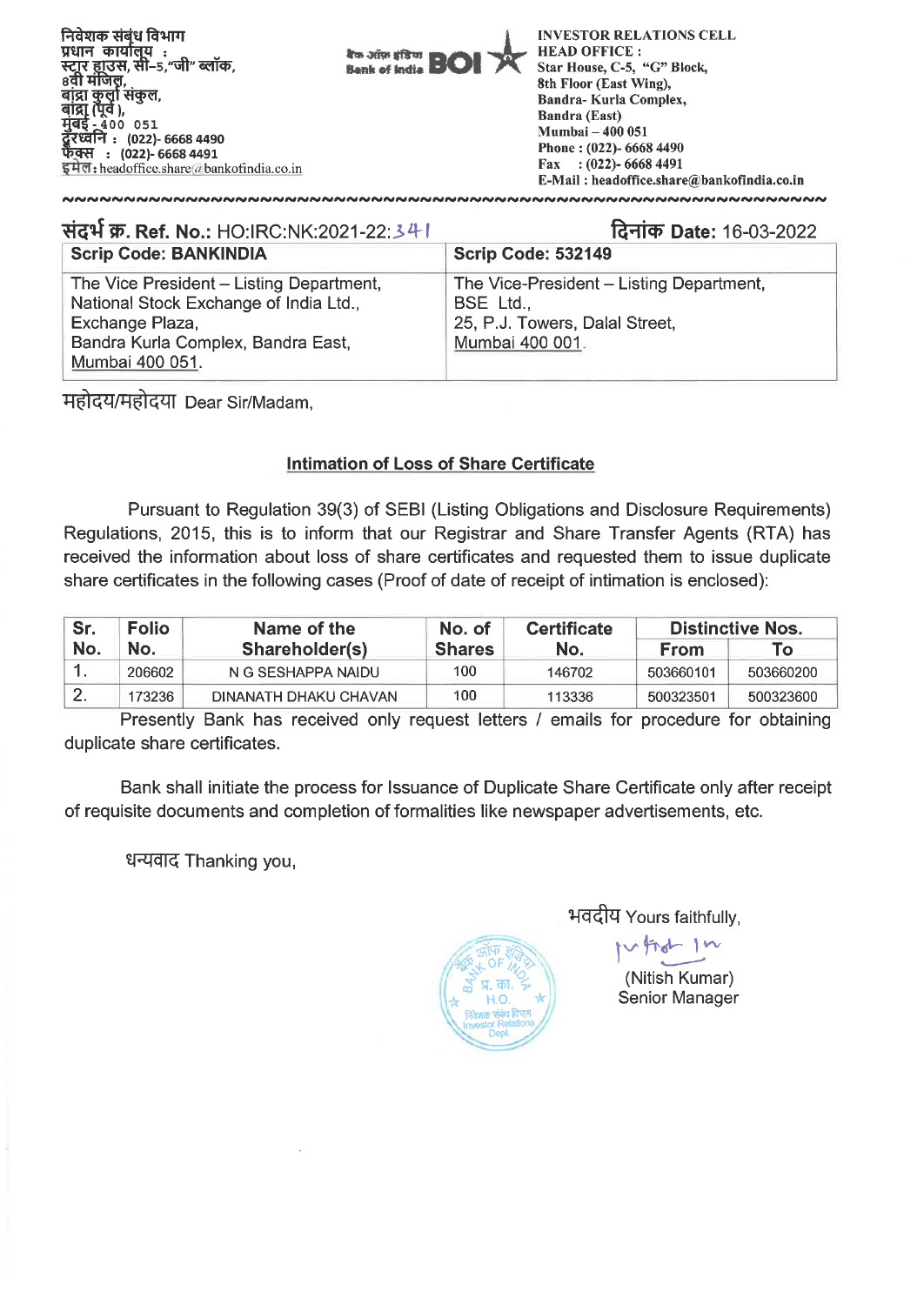| bssduplicate@bigshareonline.com                                                                                        |
|------------------------------------------------------------------------------------------------------------------------|
| 14 March 2022 17:11                                                                                                    |
| Rajesh Venkataraj Upadhya; Investor Relations Department                                                               |
| ganesh@bigshareonline.com; jibu@bigshareonline.com;                                                                    |
| bhagwan@bigshareonline.com; Bssduplicate@Bigshareonline.Com;<br>prasadm@bigshareonline.com; sherwin@bigshareonline.com |
| Unverified Sender:Duplicate Share Intimations Received On: 20220314 BANK OF<br>INDIA - EQUITY Folio no: 206602         |
| 566791.pdf                                                                                                             |
|                                                                                                                        |

وروبا المرجاتين

**CAUTION:** This email has originated from outside Bank of India. Do not click on links or open attachments unless you recognize the sender . Please refrain from replying to this message if it appears to be suspicious.

The sender bssduplicate@bigshareonline.com has not maintained SPF Records,hence is unverified.Kindly do your due diligence before sharing or undertaking any Financial Data/Transaction

Sender email address: bssduplicate@bigshareonline.com

Dear Sir/Ma'am,

Please be informed that in terms of the provisions of the SEBI (LODR) Regulations, 2015, the Company is required to submit information regarding loss of share certificates and issue of duplicate certificates, to the stock exchange within two days of its getting information. Further, the said intimation has to be filed only through the mode of NEAPS filing for NSE and on listing bseindia.com for BSE and not via hard copy submission.

Accordingly, we are sharing herewith the receipt of the following request for loss of share certificate of the Company by shareholders, to enable you to comply with the said regulatory requirement within the timelines prescribed.

| Client Name                             | Cert.<br>No | Dist. No<br>From | Dist. NO. | Folio<br>No. | Quantity | Name                         | JP | JP |
|-----------------------------------------|-------------|------------------|-----------|--------------|----------|------------------------------|----|----|
| <b>BANK OF INDIA -</b><br><b>EQUITY</b> | 146702      | 503660101        | 503660200 | 206602       | 100      | N G SESHAPPA<br><b>NAIDU</b> |    |    |

Should you have any queries in respect of the aforesaid instruction kindly revert back.

Regards,

Bigshare Services Pvt. Ltd.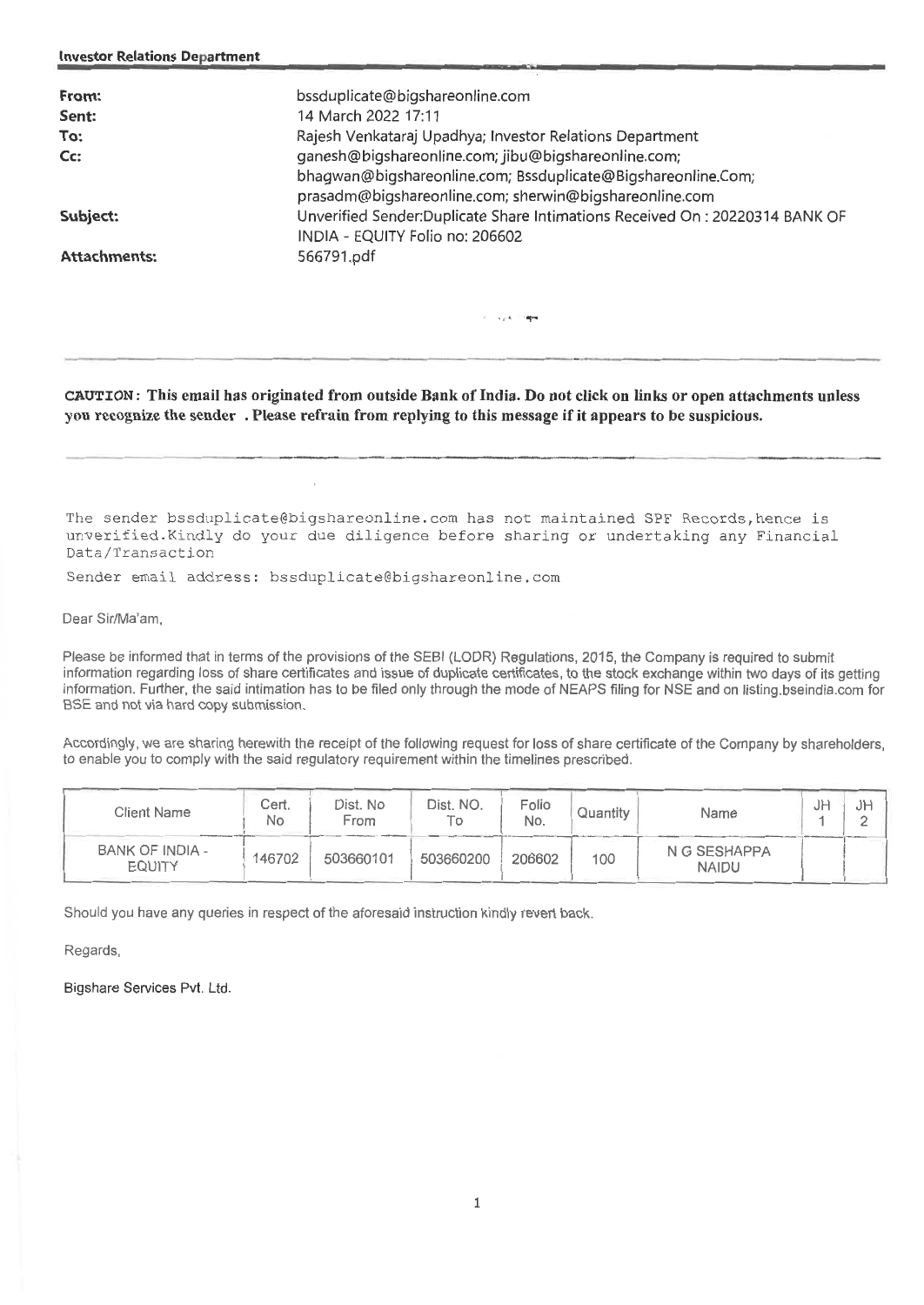wy negot as you were from N.G. Seshappa Naidy Plats No. T2, Soi Ein Residency Site No-33, 2nd 'A' Cross, 300 analis Hanumagisinagas, Karnataka Bangaho-560061, 566791  $\mathbb{Z}$ Ms. Bigshare Servises RA HS I floor, Bharats-Tim works Building **BIGSHARE SERVICES PVT. LTD** opp- Vasants Dasis, RECEIVED Subject to Verification Markhana Road, Marol Andren east, Munison 400059 1 4 MAR 2022  $\zeta$ in Sign.: Sulo: doss of shore certificate becoming Foto ND-<br>-206602, S.R. No. 36985. I have anisplaced any physical share, Cestificate à Bank à toudia. I am unable lo trace the Same, in Epsite of repeated estorts. Kindly let me know the Procedure to Claim a fresh Share' Certificate. of Rossiste, Please issue fresh Share Certificale, Showling you Ser yours faithfully Baugahe,

 $A - 3 - 2022$ 

Folio No. 206620.

Seiter His Y.HS

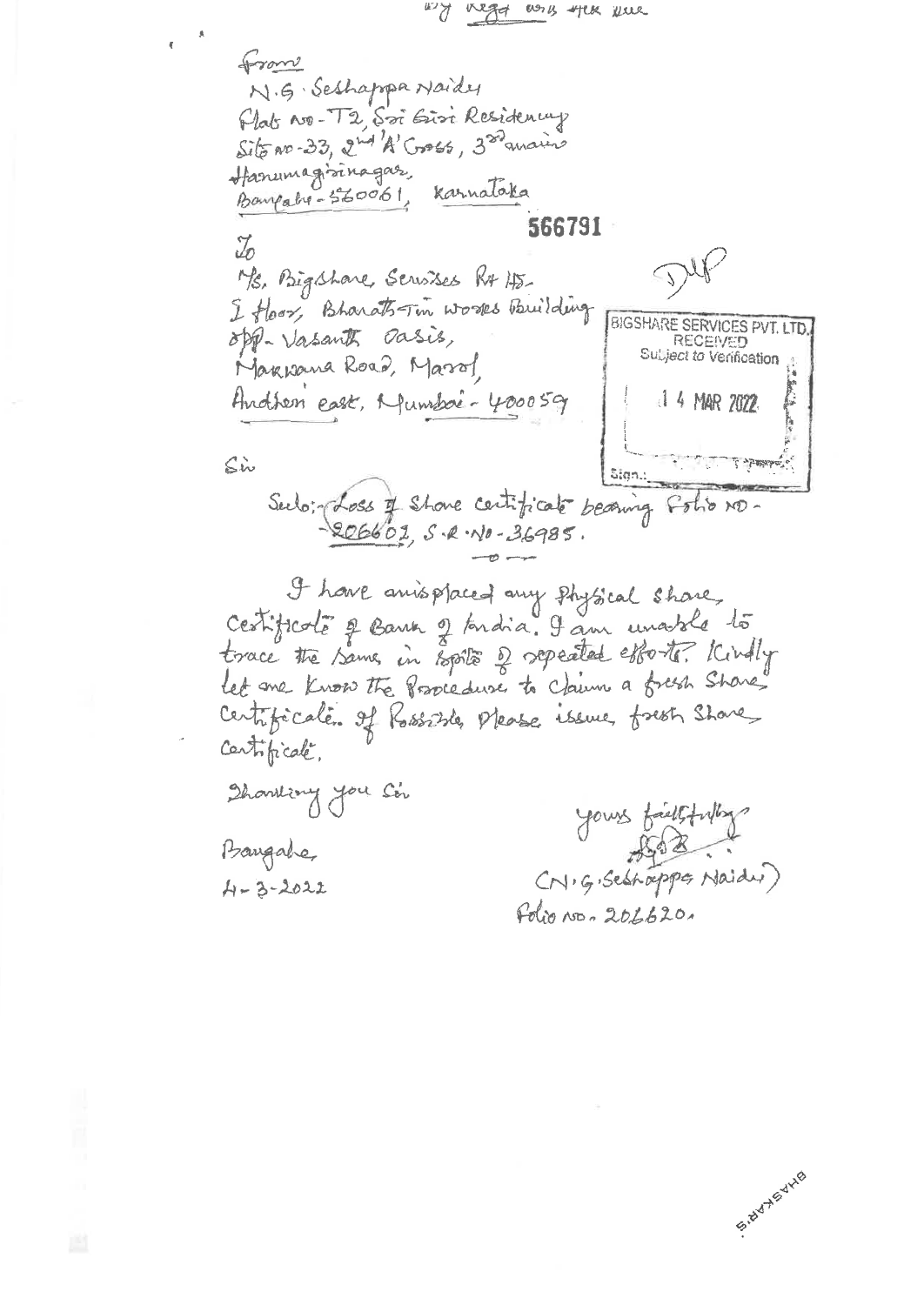| From:<br>Sent:<br>To:<br>Cc:<br>Subject: | bssduplicate@bigshareonline.com<br>15 March 2022 16:43<br>Rajesh Venkataraj Upadhya; Investor Relations Department<br>ganesh@bigshareonline.com; jibu@bigshareonline.com;<br>bhagwan@bigshareonline.com; Bssduplicate@Bigshareonline.Com;<br>sherwin@bigshareonline.com; prasadm@bigshareonline.com<br>Unverified Sender: Duplicate Share Intimations Received On: 20220315 BANK OF |
|------------------------------------------|-------------------------------------------------------------------------------------------------------------------------------------------------------------------------------------------------------------------------------------------------------------------------------------------------------------------------------------------------------------------------------------|
| <b>Attachments:</b>                      | INDIA - EQUITY Folio no: 173236<br>567028.pdf                                                                                                                                                                                                                                                                                                                                       |

**CAUTION: This email has originated from outside Bank of India. Do not click on links or open attachments unless you recognize the sender . Please refrain from replying to this message if it appears to be suspicious.** 

The sender bssduplicate@bigshareonline.com has not maintained SPF Records,hence is unverified.Kindly do your due diligence before sharing or undertaking any Financial Data/Transaction

Sender email address: bssduplicate@bigshareonline.com

Dear Sir/Ma'am,

Please be informed that in terms of the provisions of the SEBI (LODR) Regulations, 2015, the Company is required to submit information regarding loss of share certificates and issue of duplicate certificates, to the stock exchange within two days of its getting information. Further, the said intimation has to be filed only through the mode of NEAPS filing for NSE and on listing.bseindia.com for BSE and not via hard copy submission.

Accordingly, we are sharing herewith the receipt of the following request for loss of share certificate of the Company by shareholders, to enable you to comply with the said regulatory requirement within the timelines prescribed.

| <b>Client Name</b>               | Cert.<br>No | Dist. No<br>From | Dist. NO.<br>To | Folio<br>No. | Quantity | Name                            | JF | JH |
|----------------------------------|-------------|------------------|-----------------|--------------|----------|---------------------------------|----|----|
| BANK OF INDIA -<br><b>EQUITY</b> | 113336      | 500323501        | 500323600       | 173236       | 100      | DINANATH DHAKU<br><b>CHAVAN</b> |    |    |

Should you have any queries in respect of the aforesaid instruction kindly revert back.

Regards,

Bigshare Services Pvt. Ltd.